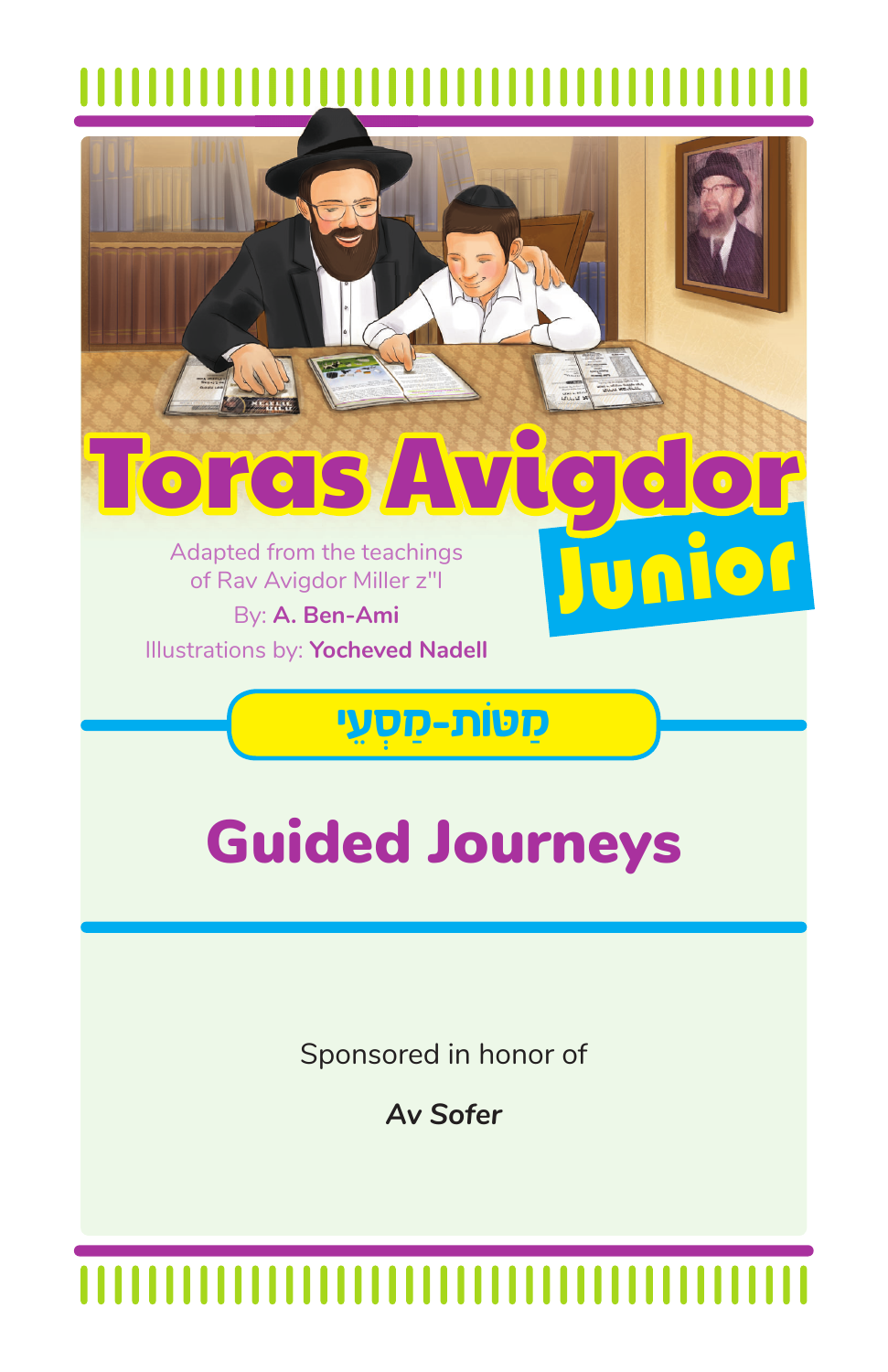# Parshas Matos Masei **Guided Journeys**

### **March 1923, Baltimore, Maryland**

It was an early spring morning. Hopefully it would be warmer later in the day, but the sun had only just risen and there was still a chill in the air. A boy emerged out of a run-down house. He was too poor to afford a coat and he shivered as he left the house. Usually he would be heading to public school now, and later to learn at the afternoon Talmud Torah, but today he was unsure. His family didn't have much money. His parents worked hard and Boruch Hashem there was food on the table every day, but it wasn't much.

His stomach rumbling, the boy made a decision. His neighbor Irving had mentioned to him the day before that The Baltimore Sun was hiring and was desperately looking for boys to work in their printing room. He would go to the newspaper's office building and get the job. He would still learn a bit in the evenings, but now he would be able to help his parents support the family. It seemed like the right thing to do.

Unable to afford the nickel for the trolley, the boy quickly walked the twenty blocks towards his destination. A few blocks away, he could already see the towering building and the huge "Help Wanted" sign plastered on its side. This was it. He balled his fists in determination and marched towards the building's entrance, ready to get his first job.

However, just as he was approaching the building, a worker wearing an apron emerged, carrying a tall ladder. The boy watched in horror as the man climbed up and took down the "Help Wanted" sign.

"Excuse me, mister?" the boy said. "Why are you taking down that sign? Are you no longer hiring?"

"Nope!" the man said, coming down the ladder with the sign. "A boy walked in just three minutes ago and filled the last open position. Our printing room is at full capacity!"

Dejected, the boy walked all the way back to his neighborhood and returned to school.

#### **July 1926**

Once again, the boy decided it was time to start thinking about parnassah. He was almost 18 and surely now he should start planning his future. Being rather good at drawing, what better job than to work as a professional illustrator?

## 2 | Toras Avigdor Junior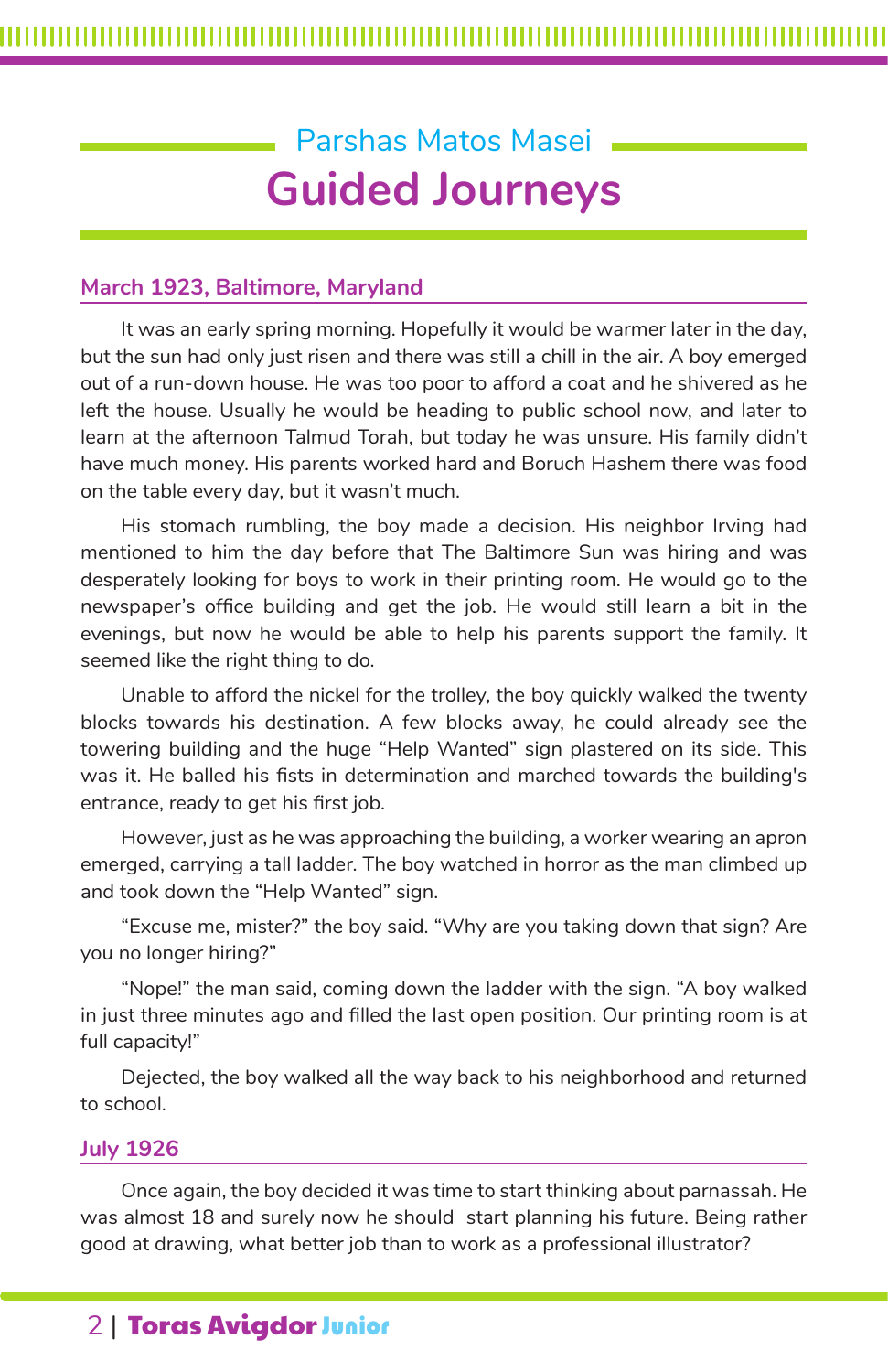But as he sat before the head of the Baltimore School of Art, his hopes were dashed yet again. "I'm sorry," the dean was saying, "but you're Jewish, and we only accept students who speak perfect English."

"But I lived in America my whole life! I speak perfect English!" the boy protested.

But the anti-Semitic dean was already holding the door open for him to walk sadly out of the office.